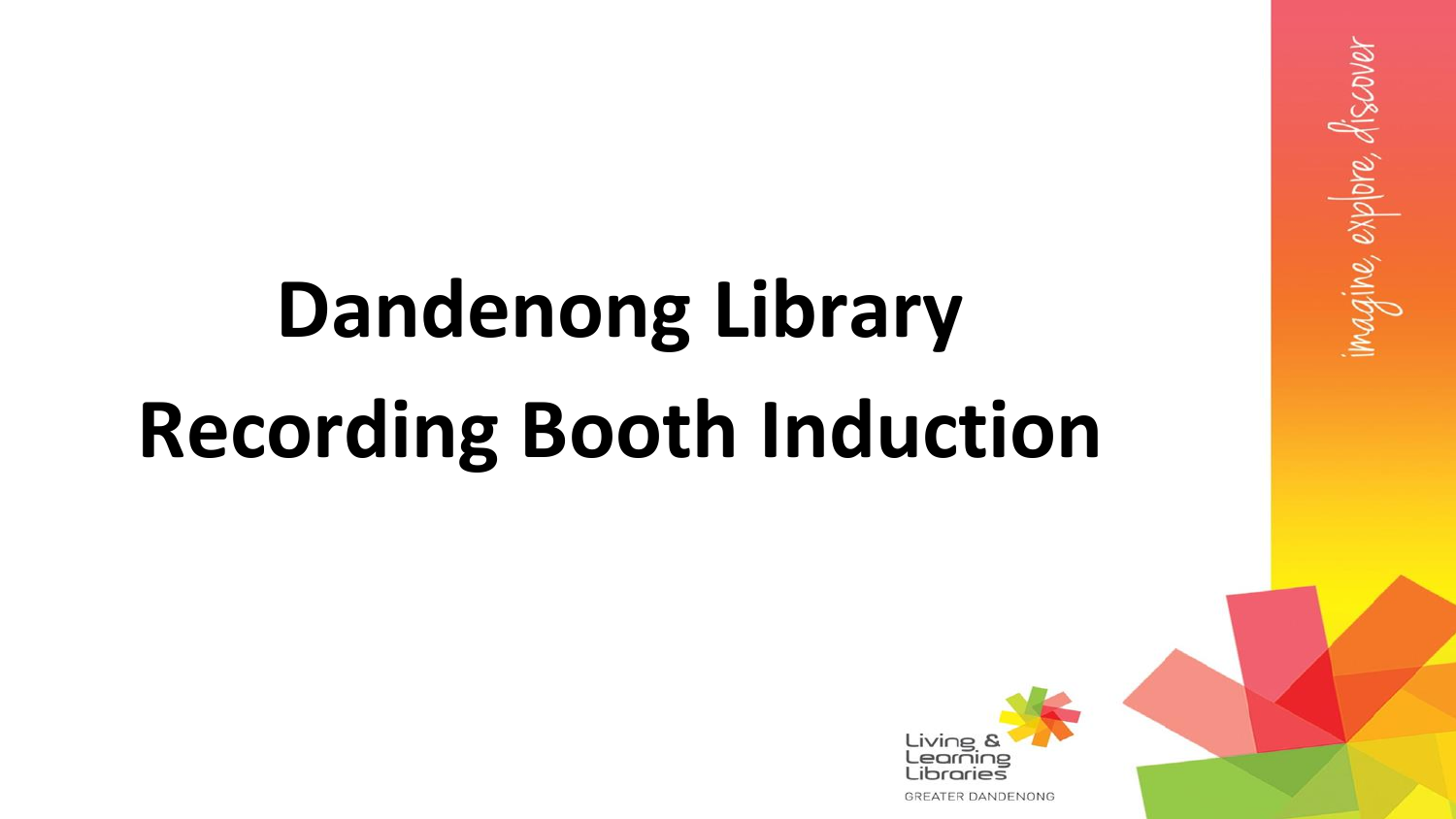<span id="page-1-0"></span>[Booking and Check In / Check Out procedure](#page-2-0)

[Powering on the Mac](#page-6-0)

[Familiarity of equipment and facilities](#page-8-0)

[Setting up your recording session](#page-20-0)

[Saving your work](#page-21-0)

[Conclusion](#page-24-0)

[Take the test](#page-26-0)

Living & Learning *L*ibraries

**GREATER DANDENONG**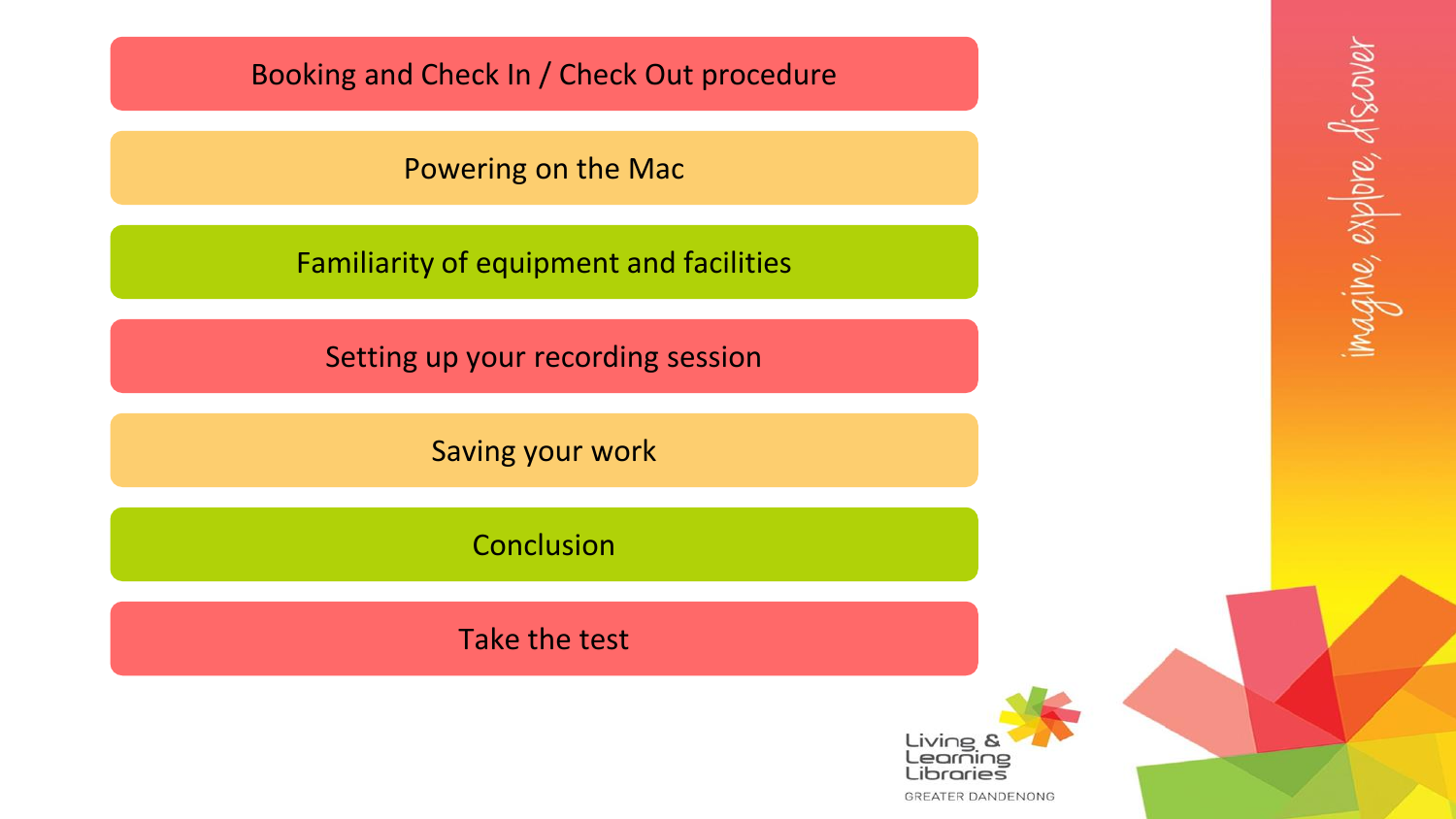### **Booking Procedure**

- <span id="page-2-0"></span>● All patrons must have and bring a *valid library card* (with web access for patrons under 18). Without your card we will not be able to provide access to the sound booth, even if you have made a booking
- All patrons must complete this induction prior to booking or using the recording booth for the first time
- The recording booth can be booked by phone or in person at Dandenong or Springvale libraries

**[Previous Slide](#page-1-0) [Back to Menu](#page-1-0)** 

Livine earning aries **GREATER DANDENONG**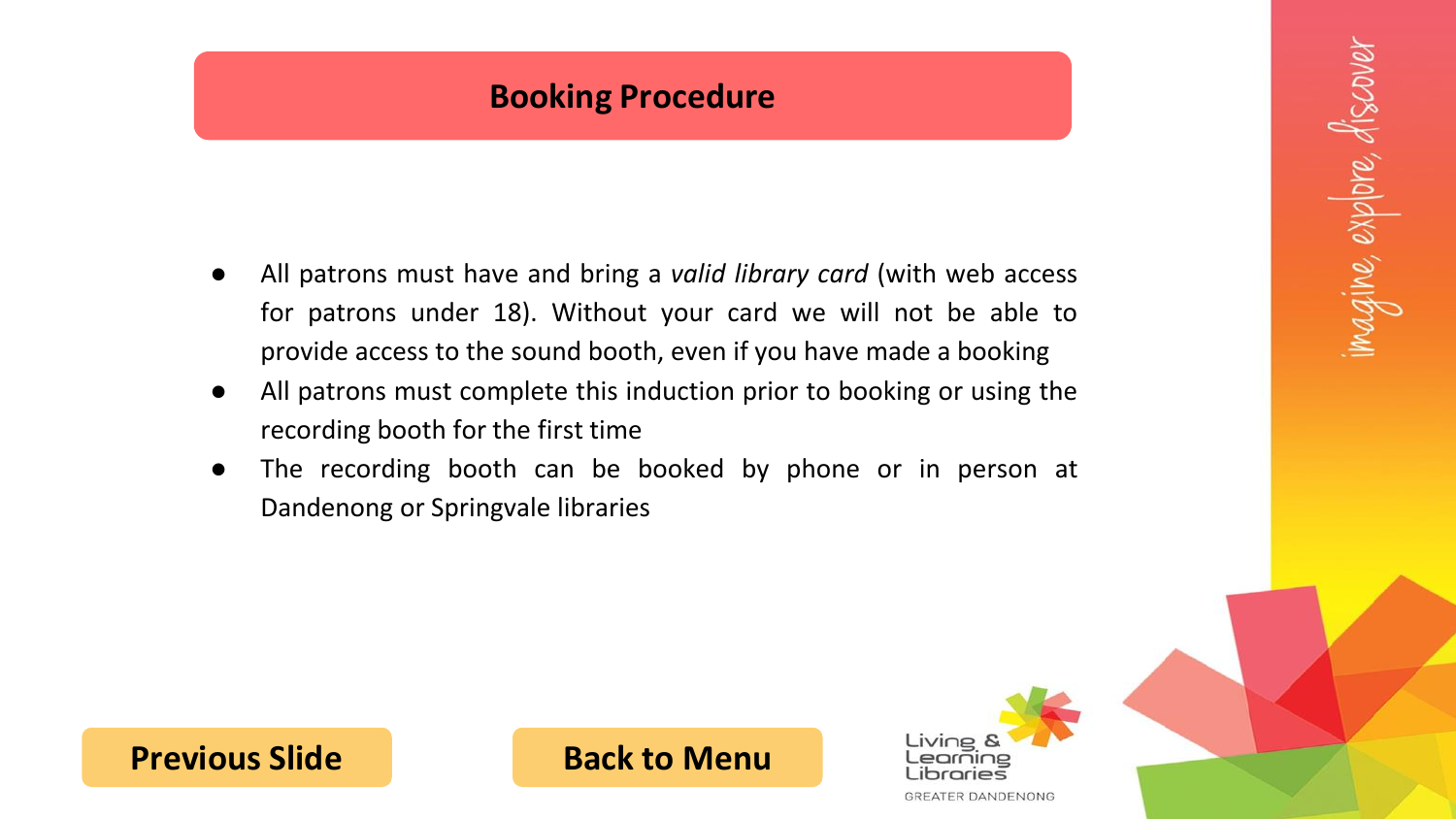# **What to bring?**

<span id="page-3-0"></span>When you're booked in to the recording booth, ensure that you always bring your...



*Library Card USB*





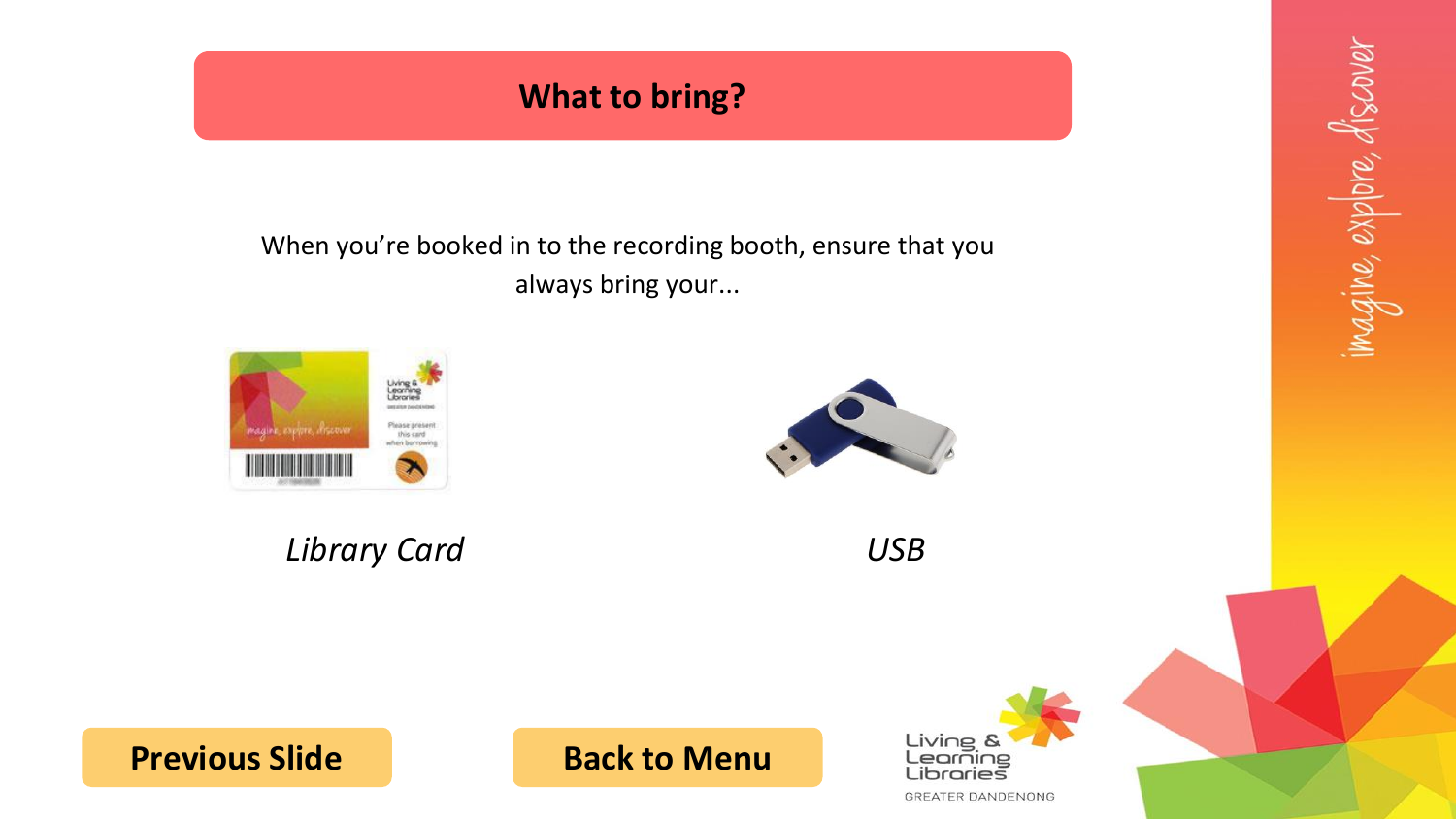### **Check-in Procedure**

<span id="page-4-0"></span>When you arrive at Dandenong Library, inform a staff member of your booking. The staff member will then,

- check that your library card is up to date
- book the booth for you
- unlock the recording booth and
- check with you that all the equipment is set up

**Please note:** the Library staff will retain your library card for the duration of your booking.

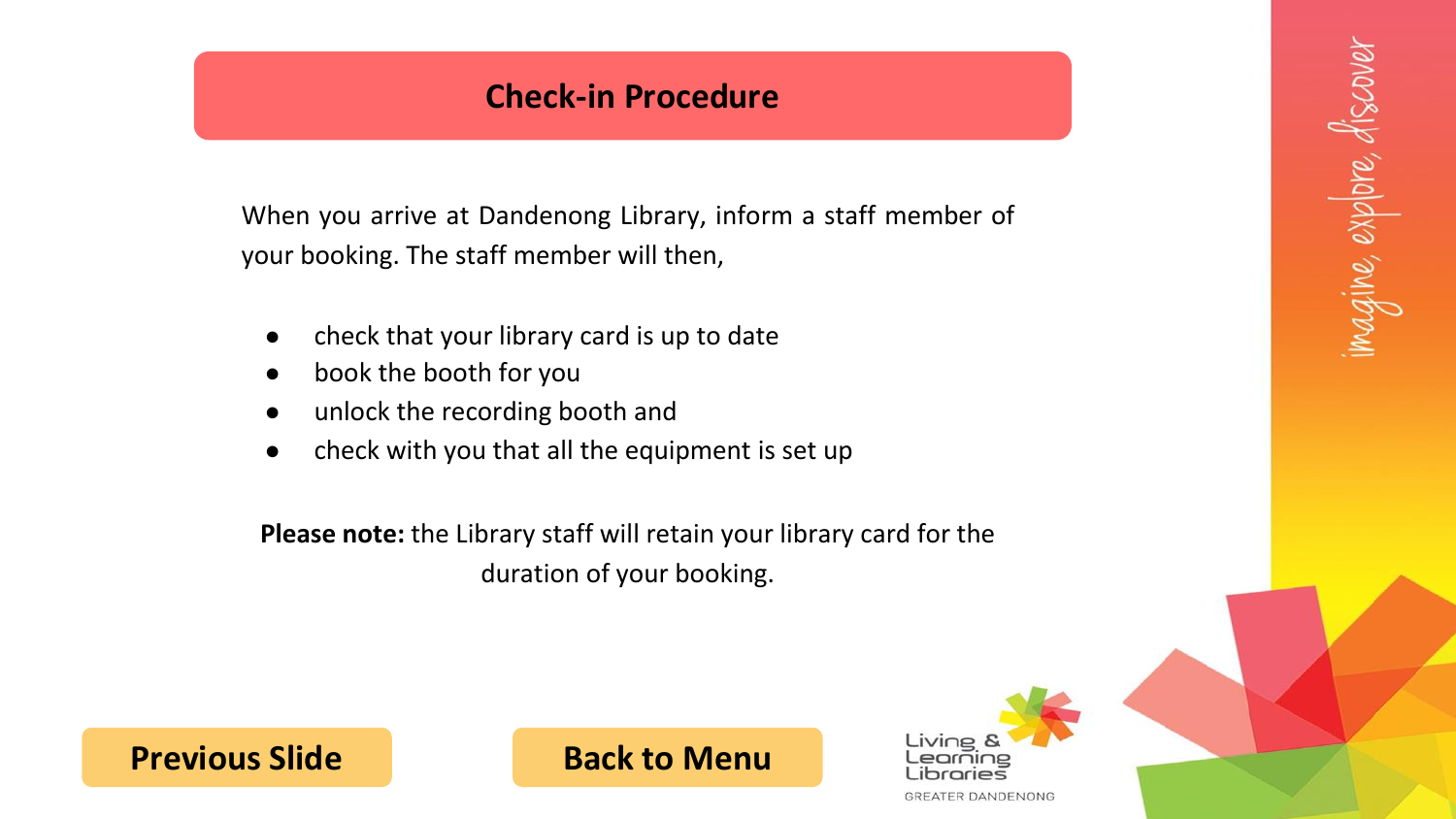### **Check-out Procedure**

<span id="page-5-0"></span>Before finishing in the recording booth, you are required to;

- Eject and take your USB(s), as well as any other belongings with you
- Power off the iMac
- Put the headphones back onto their stand and the microphones into the upright position
- Clean and wipe down equipment and spray the antibacterial spray provided
- Inform a staff member that you have finished. They will check all equipment and return your library card.

Remember to **report any faults** to the Library staff.

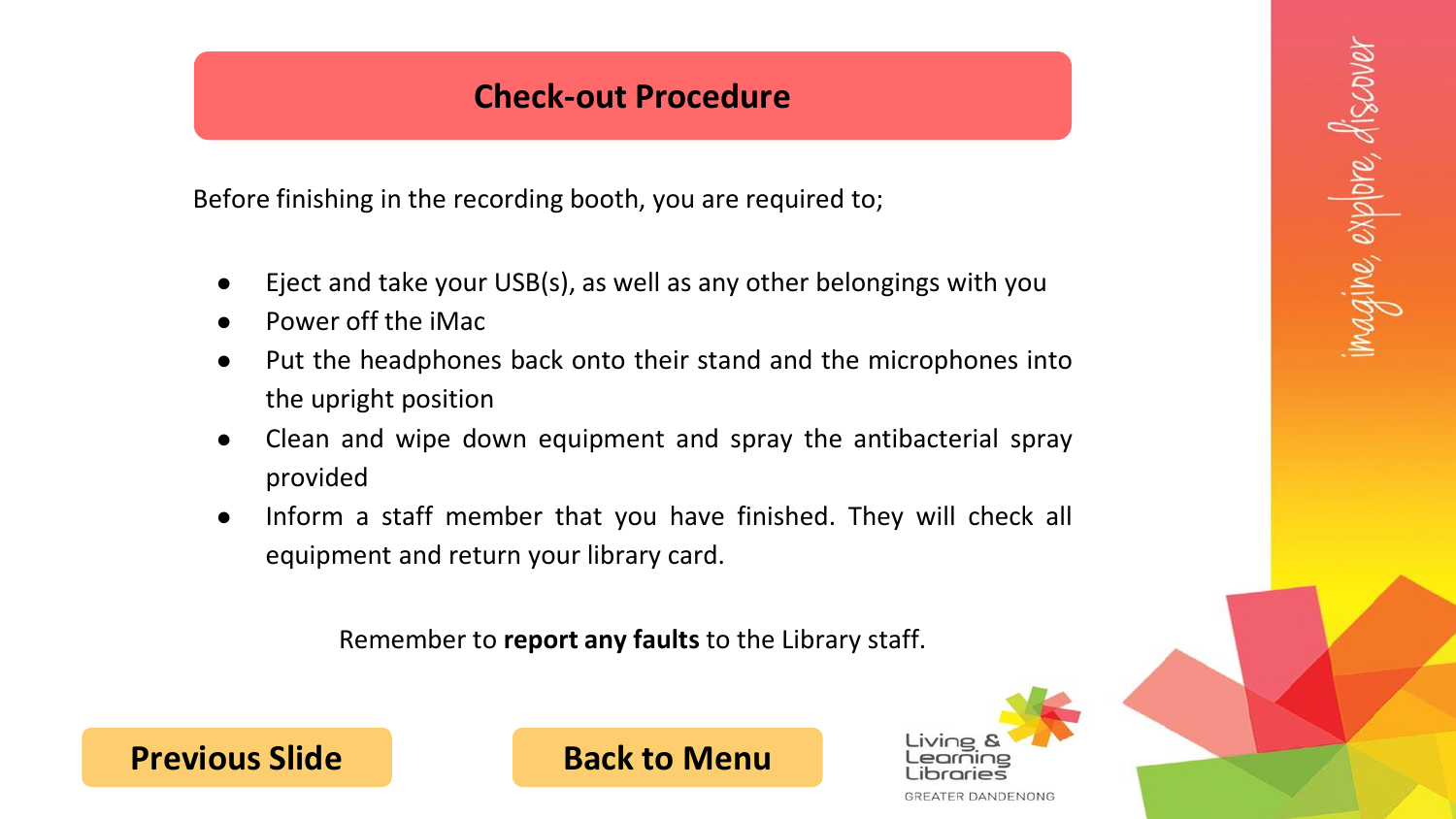### **Powering on the Mac**

<span id="page-6-0"></span>

The on/off switch is located on the left hand side of the iMac. The screen will illuminate when it is powered on (this may take a few minutes)

*The Audio Interface is powered by USB and will turn on when the iMac is on.*



#### **[Previous Slide](#page-5-0) [Back to Menu](#page-1-0)**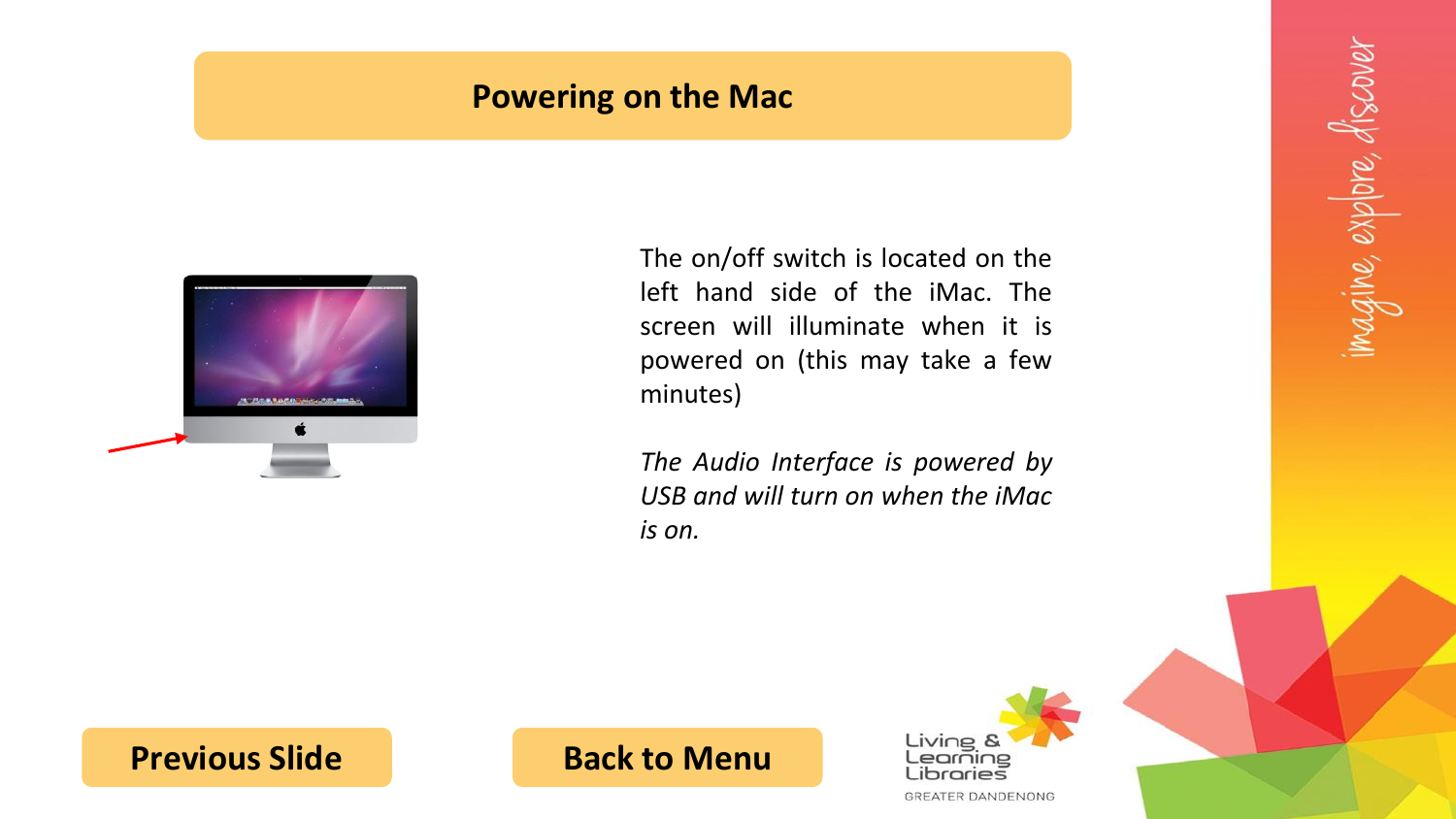### **Powering off the studio**

<span id="page-7-0"></span>

To turn off the iMac, click on the Apple symbol in the top left hand corner and choose Shut Down...

# **[Previous Slide](#page-6-0) [Back to Menu](#page-1-0)**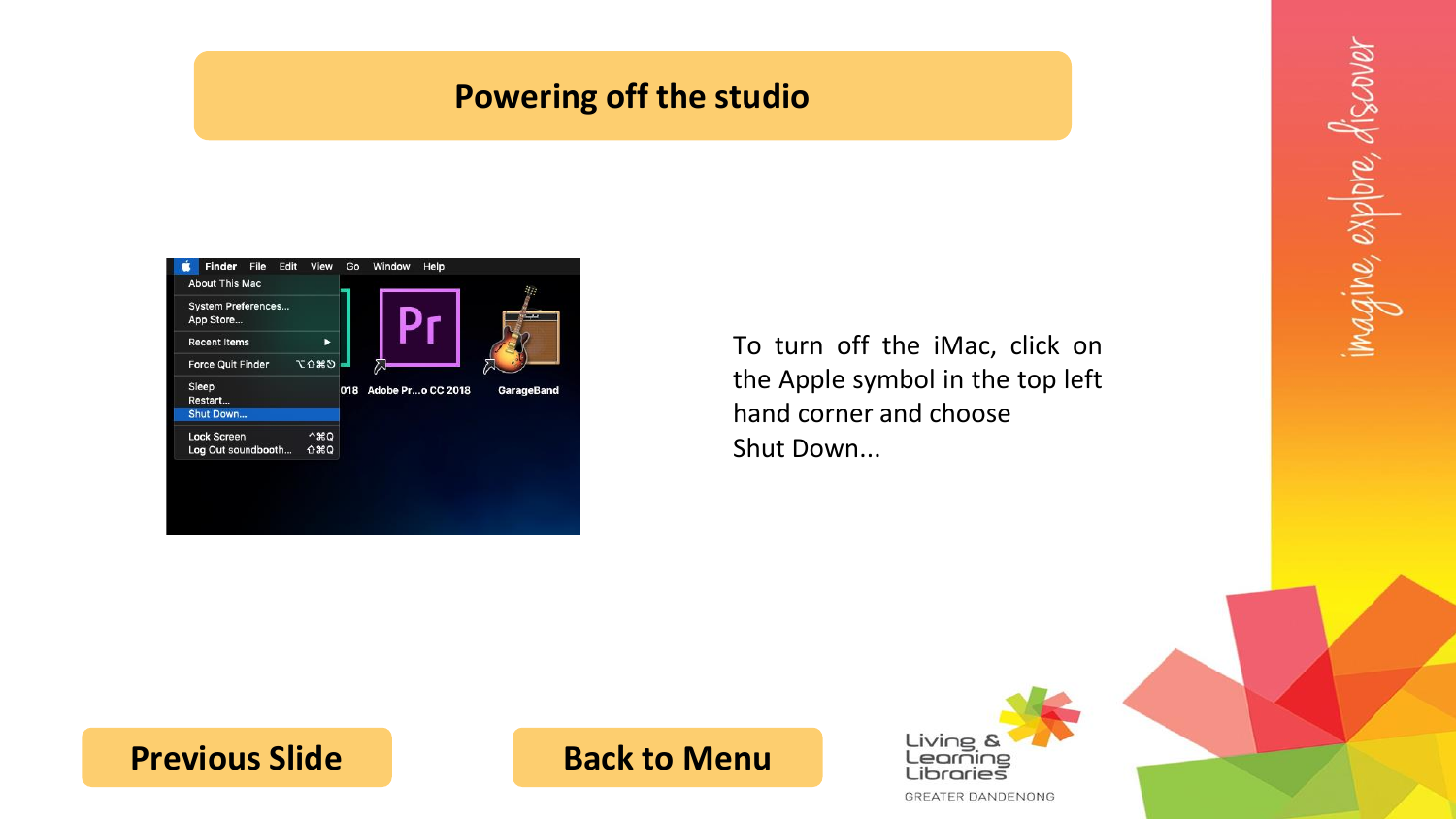# **Familiarity of equipment and facilities**

<span id="page-8-0"></span>

#### When you sing or produce a sound into the microphone, that sound will travel into the audio interface

# **[Previous Slide](#page-7-0) [Back to Menu](#page-1-0)**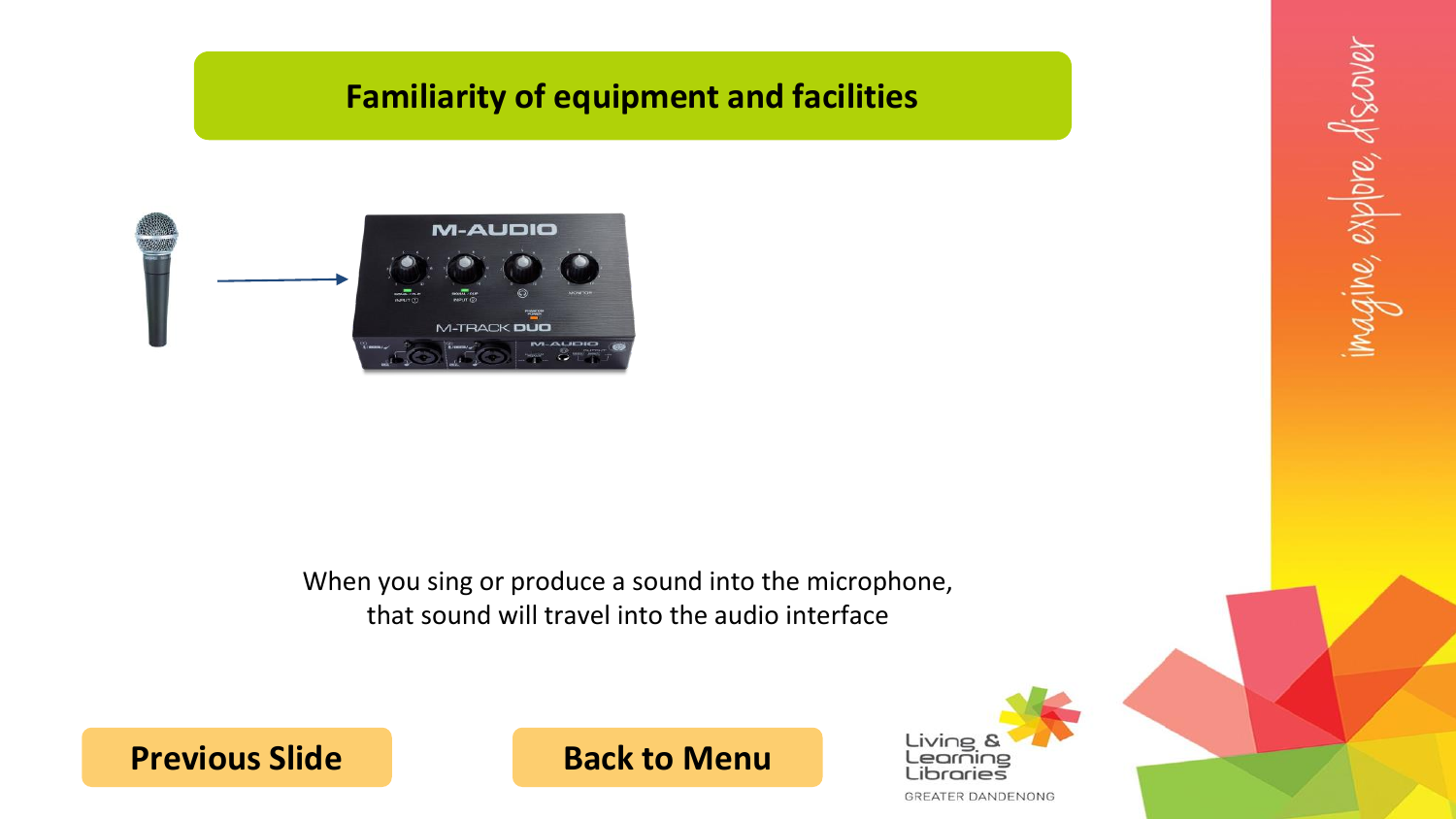# **Familiarity of equipment and facilities**

<span id="page-9-0"></span>

The sound then travels from the audio interface into the iMac, and is processed and recorded by your *DAW* (Digital Audio Workstation - eg. Garageband, Adobe Audition)

Living & Learning Libraries **GREATER DANDENONG**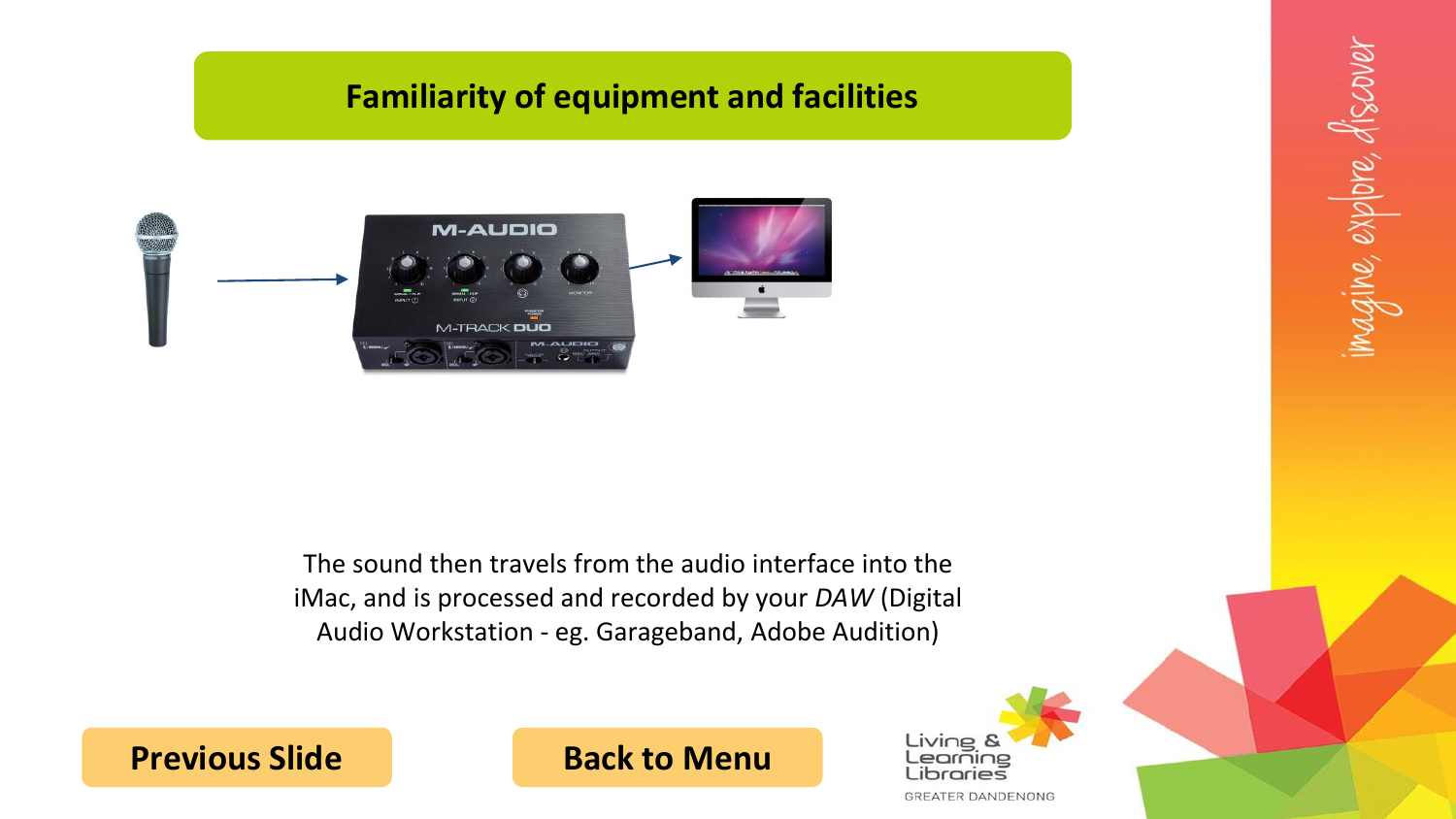# **Familiarity of equipment and facilities**

<span id="page-10-0"></span>

The iMac sends the sound back into the audio interface, and out to the headphones



magine, explore, discover

# **[Previous Slide](#page-9-0) [Back to Menu](#page-1-0)**

**GREATER DANDENONG**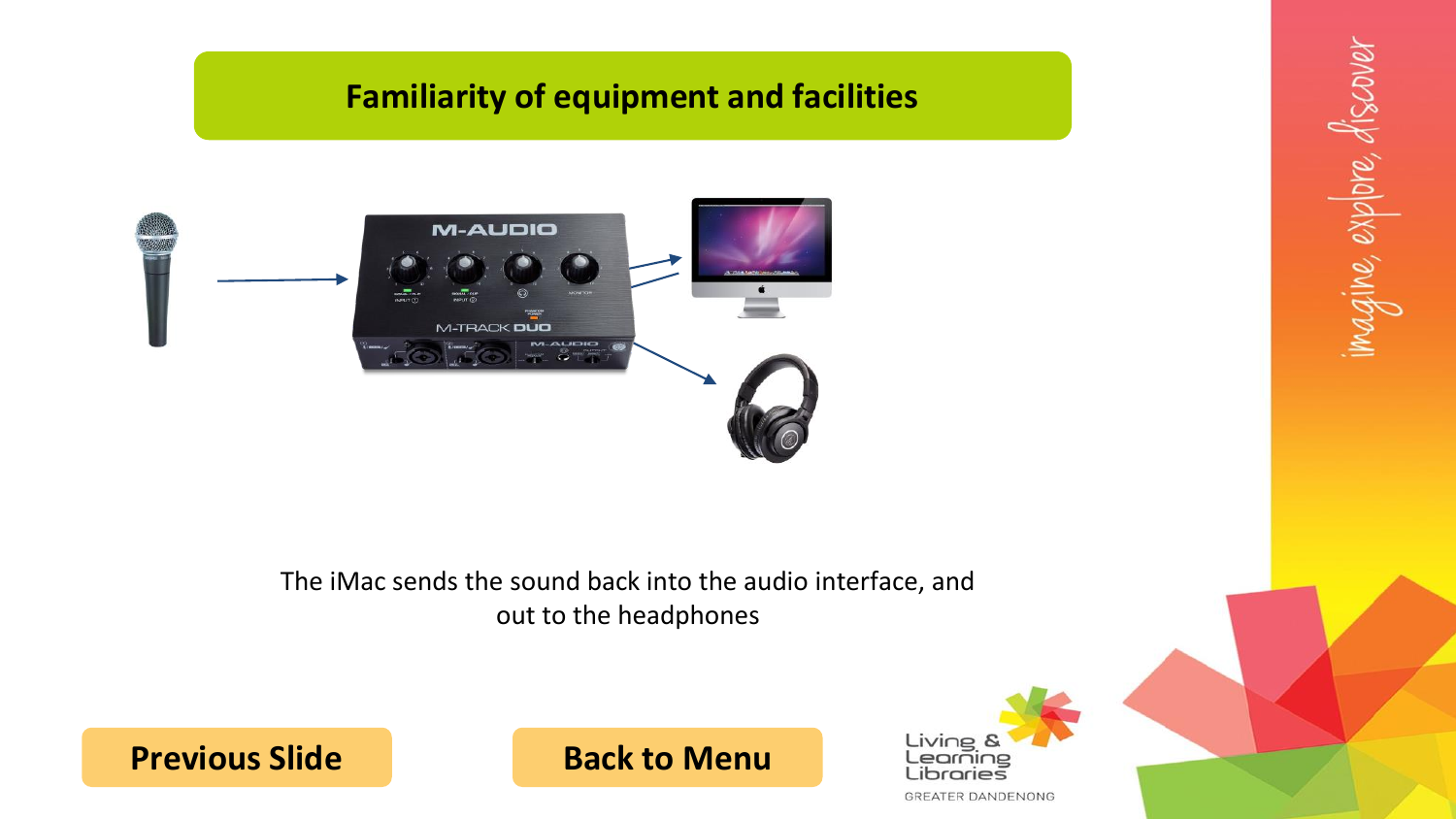# **Equipment**





<span id="page-11-0"></span>

# **[Previous Slide](#page-10-0) [Back to Menu](#page-1-0)**

Living &<br>Learning<br>Libraries **GREATER DANDENONG**  imagine, explore, discover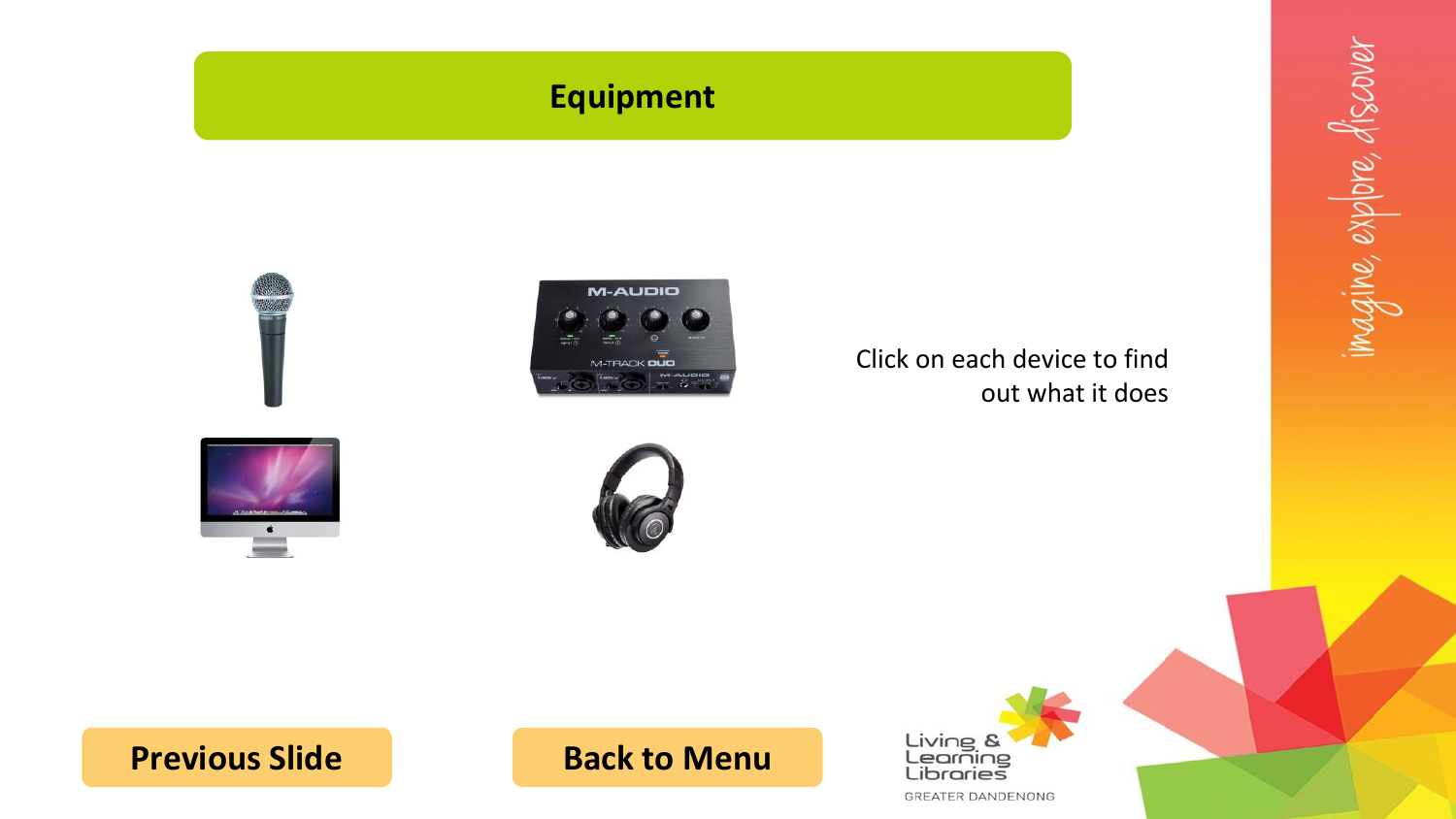# **Microphone**

<span id="page-12-0"></span>

The Sound Booth is set up with 2 Shure SM58 Microphones. These microphones will allow you to record vocals and acoustic instruments.

**[Previous Slide](#page-11-0) [Back to Menu](#page-1-0)**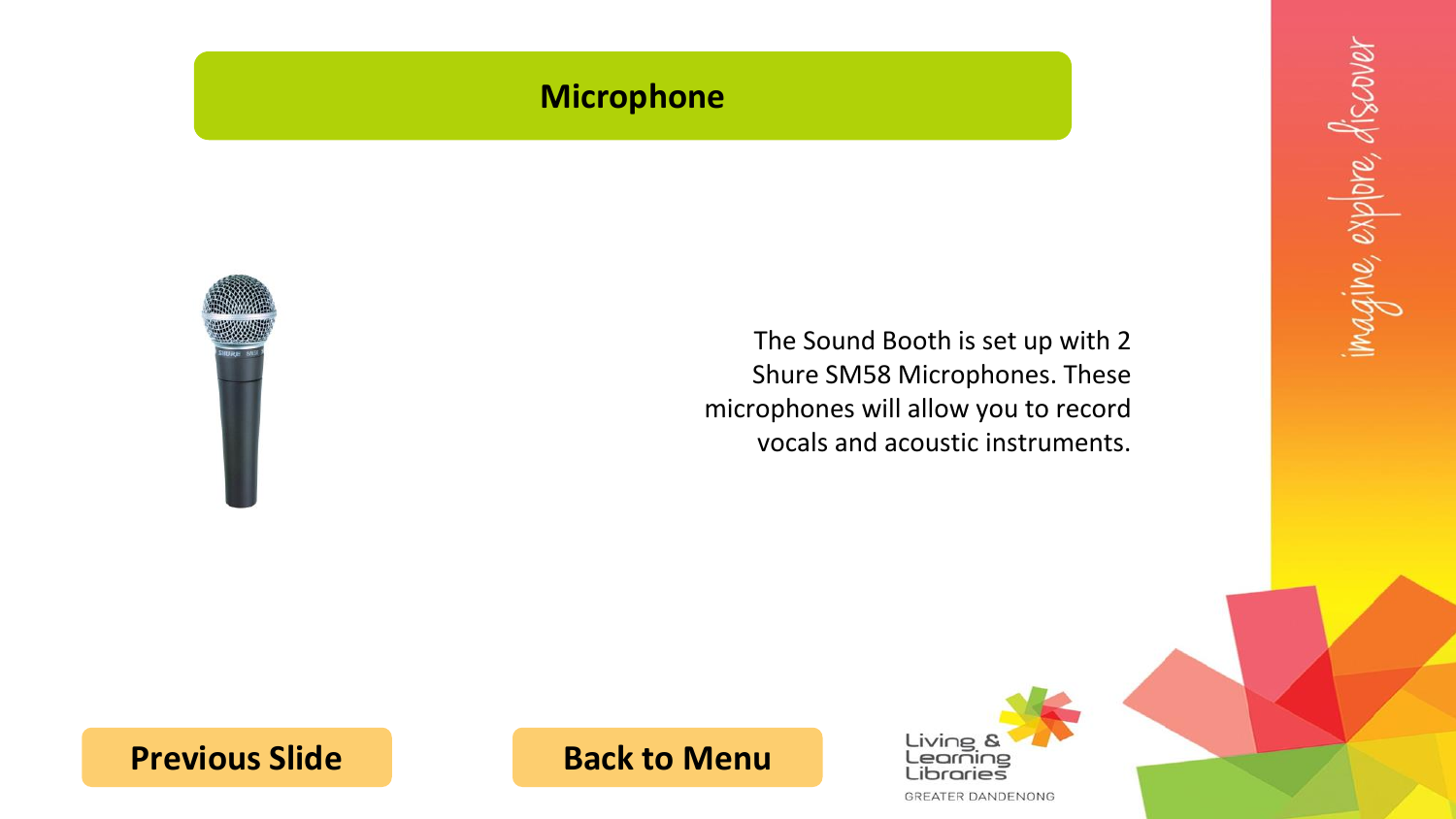#### **Audio Interface**

The sound booth is set up with an M-Audio Duo audio interface. This is the device that will receive the signal from your microphone or instrument, and send it out to the iMac for processing.

It will also receive sound back from your iMac, and send it to your headphones.

<span id="page-13-0"></span>

**[Previous Slide](#page-12-0) [Back to Menu](#page-1-0)**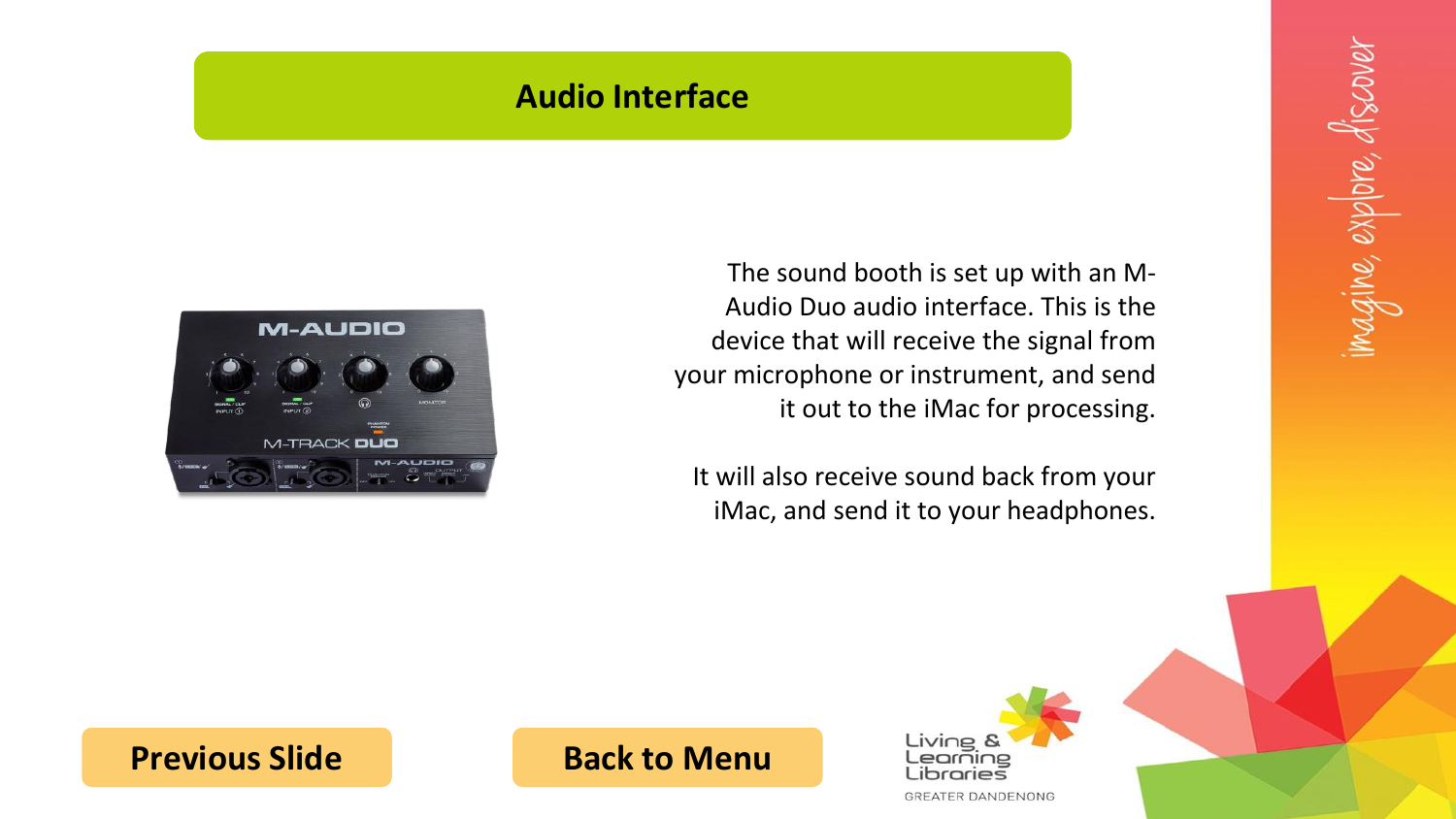### **Audio Interface**

The **Input 1** dial controls the input level of the first microphone

The **Input 2** dial controls the input level of the second microphone

The **Headphone** dial controls the volume of the headphones

The **Monitor** dial controls the volume sent to the speakers (will not be in use)

<span id="page-14-0"></span>



magine, explore, discover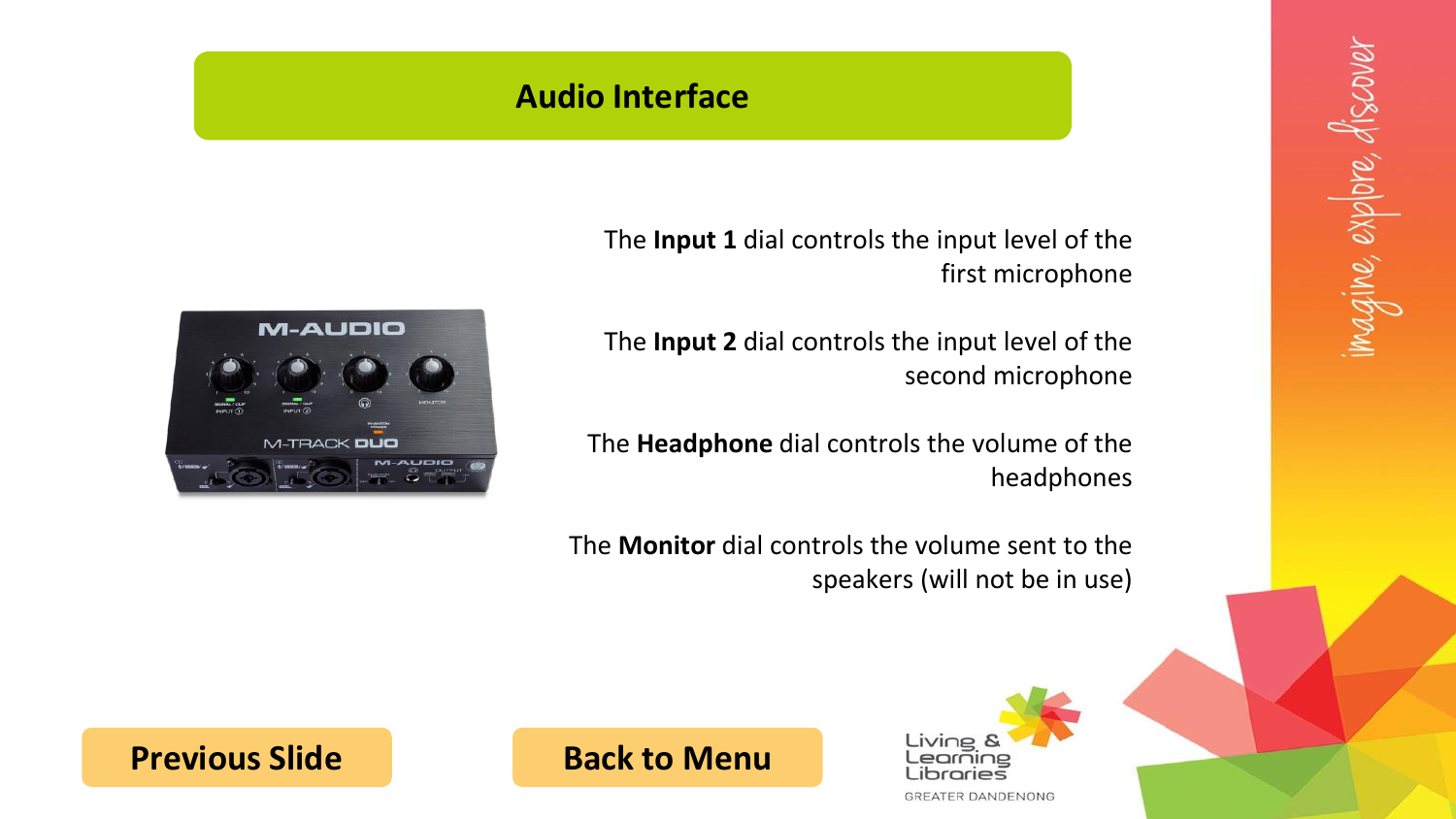### **Audio Interface**

Both **Line** switches will allow you to choose either microphone or guitar/instrument

The **Phantom Power** switch should be set to **off**

The **Output** switch should be set to **USB**

<span id="page-15-0"></span>



magine, explore, discover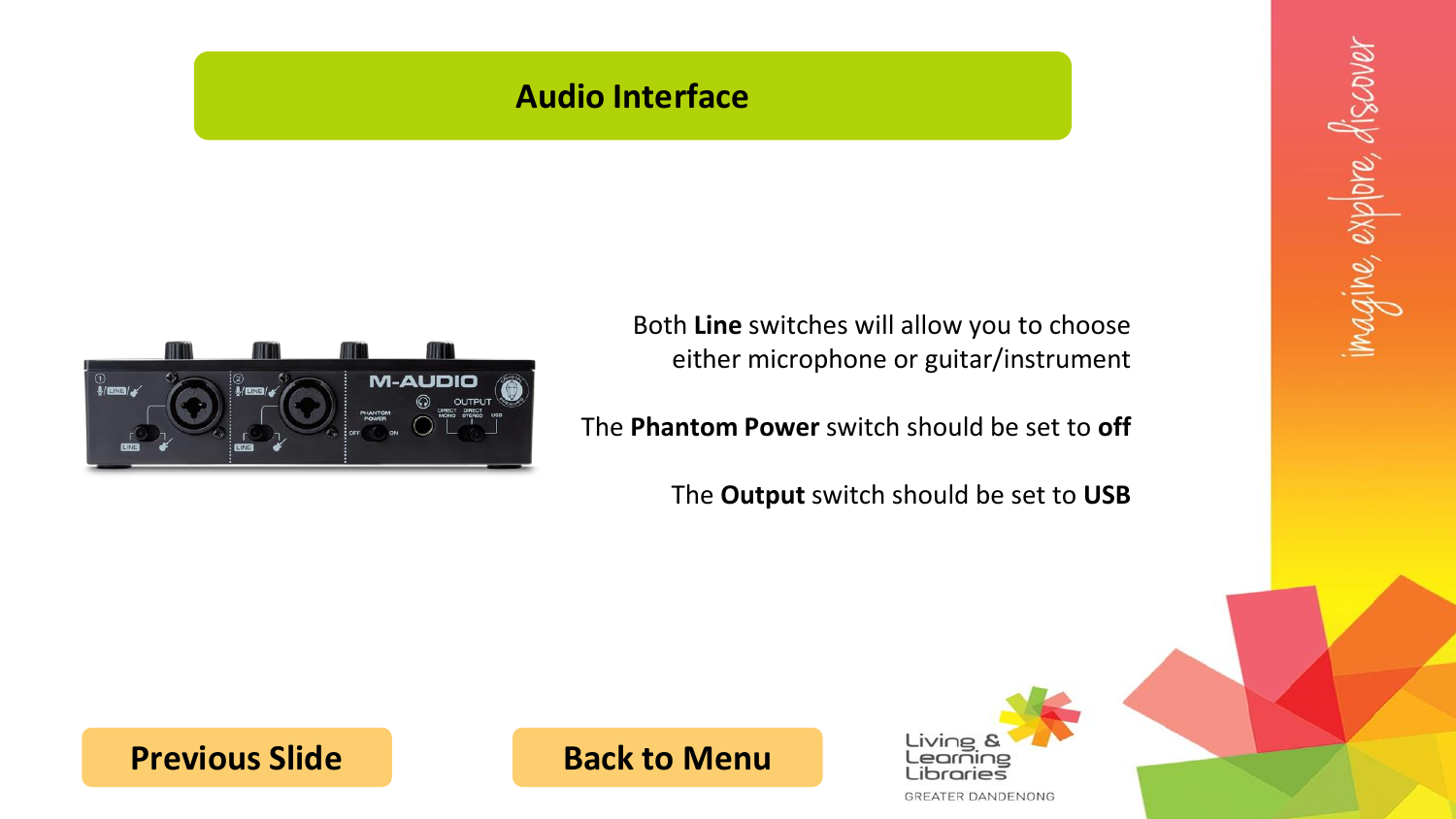#### **iMac**

<span id="page-16-0"></span>

From the audio interface, your signal will travel in and out of the iMac. You will have the ability to record, edit and add effects using DAWs (Digital Audio Workstations) installed such as *Garageband* and *Adobe Audition*.

For a comprehensive induction into these DAWs, we recommend that you complete these *LinkedIn Learning* courses.

These courses are **not compulsory** for this induction. Conditions may apply when using *LinkedIn Learning*

> [Garageband Essential Training](https://www.lynda.com/course-tutorials/GarageBand-Essential-Training-Revision-Q4-2016/508651-2.html?org=cgd.vic.gov.au) [Audition CC 2019 Essential Training](https://www.lynda.com/Audition-tutorials/Audition-CC-2019-Essential-Training/779764-2.html?org=cgd.vic.gov.au)

> > Livine earning ibrories **GREATER DANDENONG**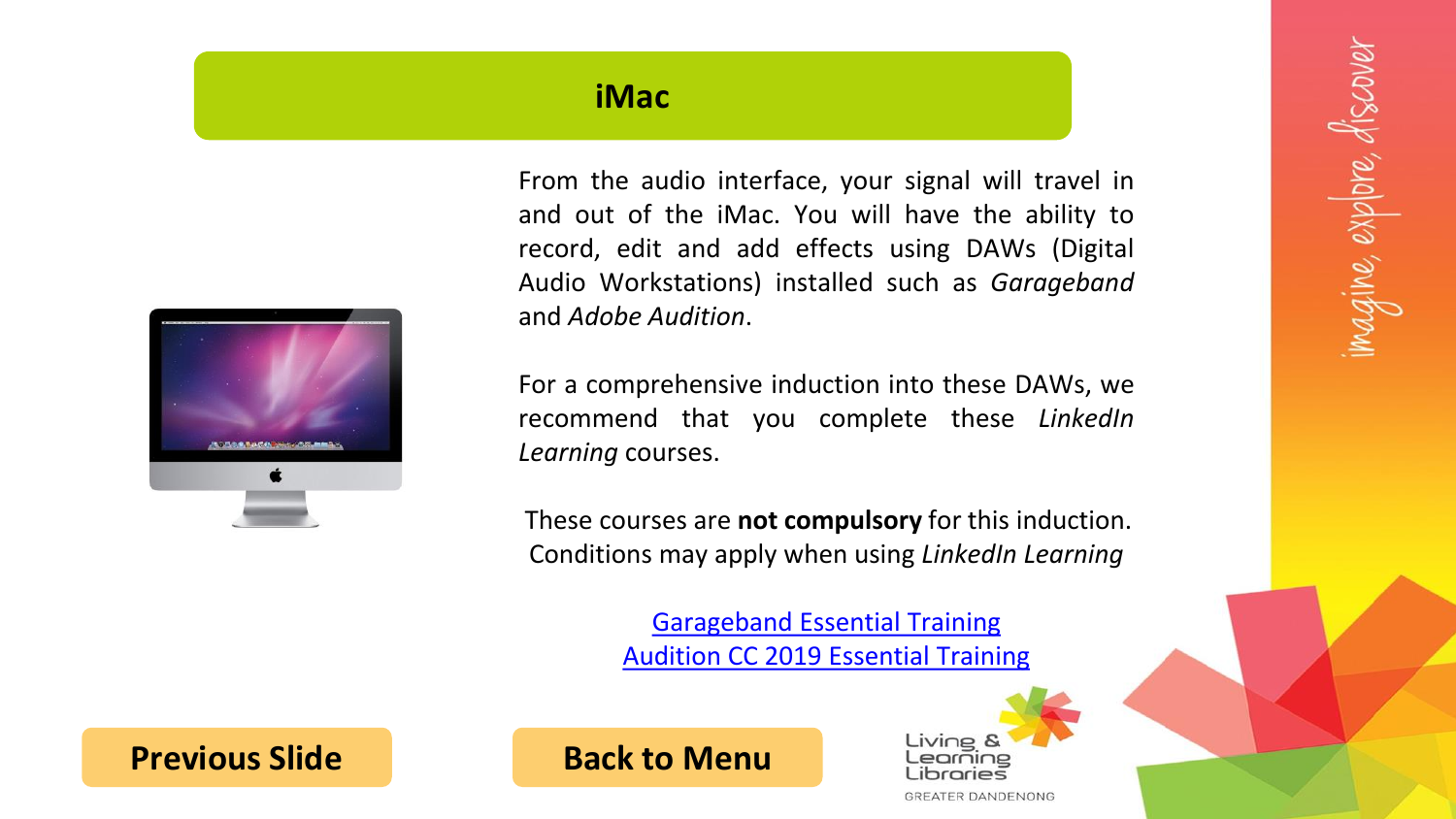# **Headphones**

<span id="page-17-0"></span>

There are a pair of Audio Technica headphones on each side of the booth.

**[Previous Slide](#page-16-0) [Back to Menu](#page-1-0)**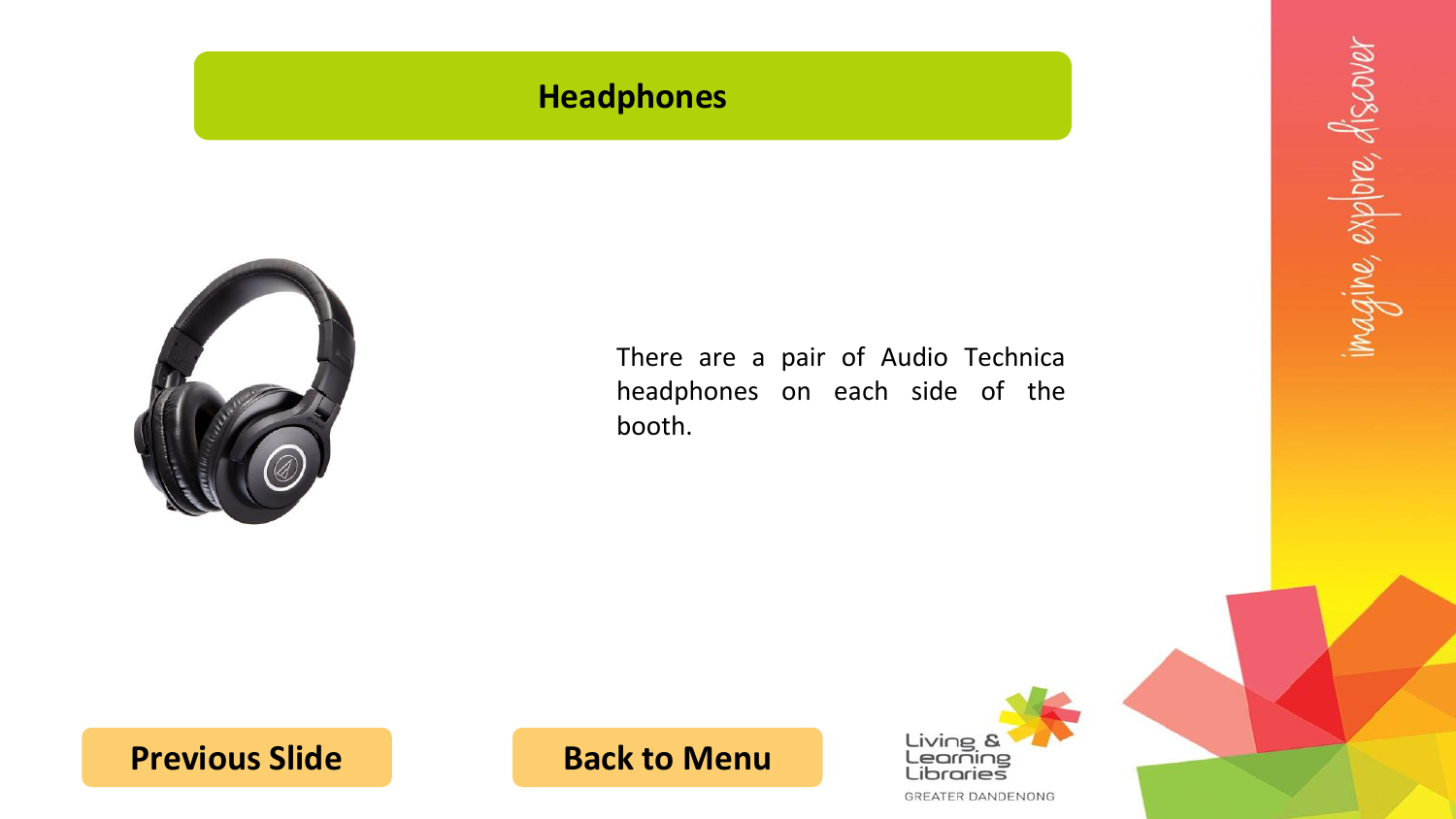# **Headphones**

<span id="page-18-0"></span>

You can plug the headphones into the table on each side, underneath the microphone stands.

**[Previous Slide](#page-17-0) [Back to Menu](#page-1-0)**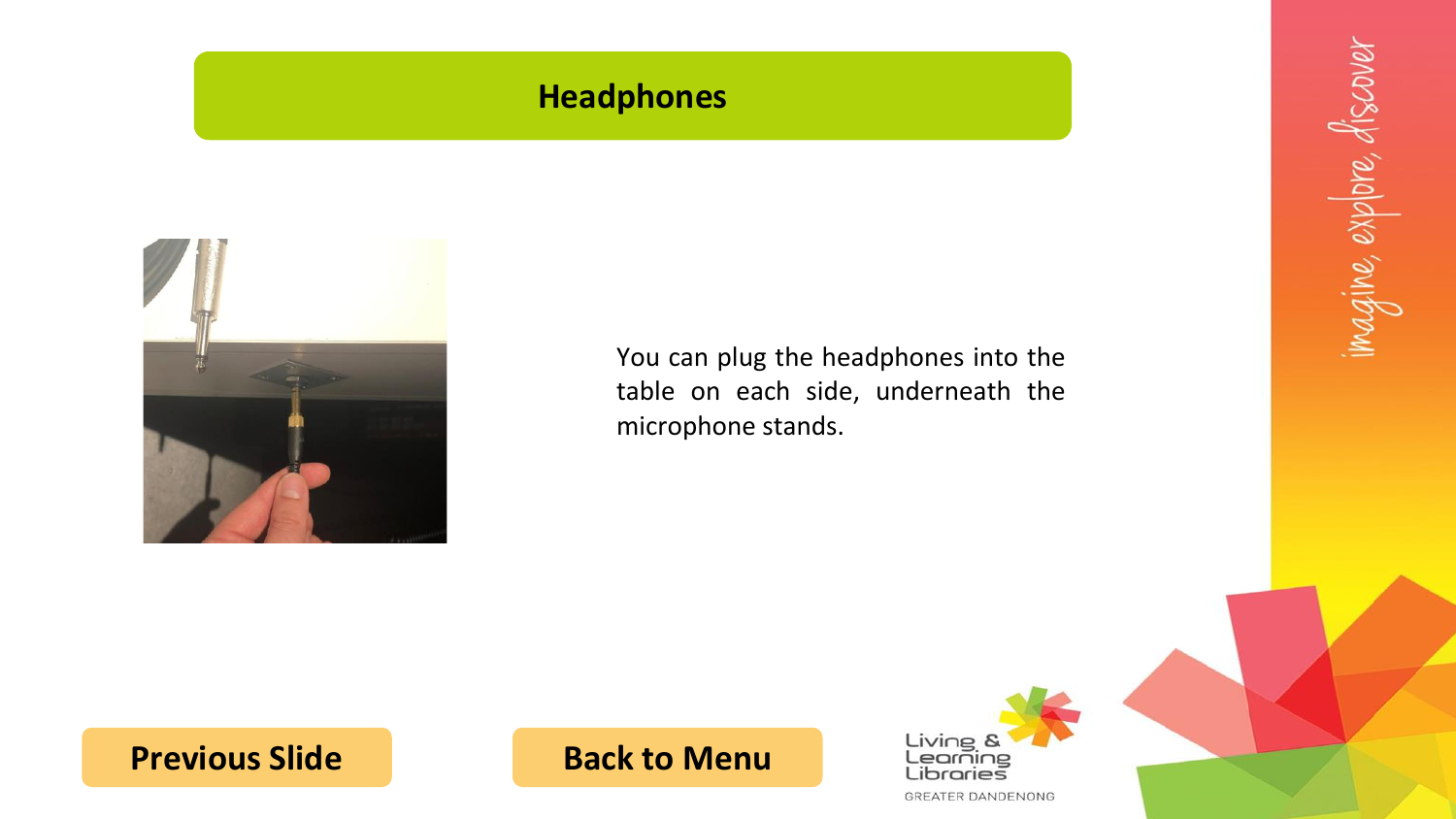#### **Headphones**

<span id="page-19-0"></span>

The other end of the headphones should be plugged into the headphone jack, located on the front of the audio interface.



**[Previous Slide](#page-18-0) [Back to Menu](#page-1-0)**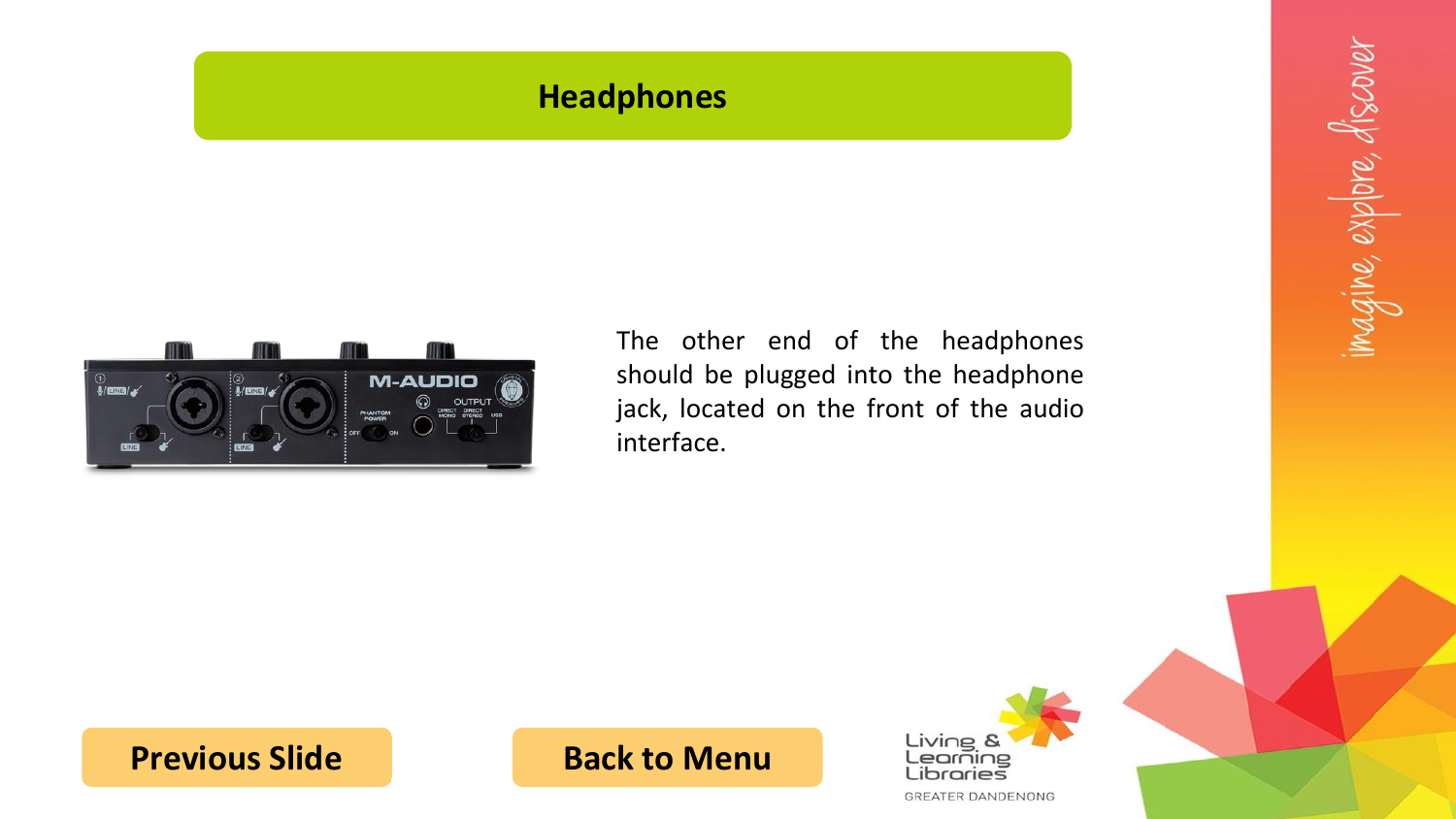# **Setting up your recording session**

<span id="page-20-0"></span>Choose **either** 5 minute course on how to set up projects in Garageband or Adobe Audition.

*If you are prompted to login, use your Library Card number and PIN.*



*LinkedIn Learning* **Garageband tutorial -** *["Create a new project"](https://www.lynda.com/GarageBand-tutorials/Create-new-project/508651/783581-4.html?org=cgd.vic.gov.au)*



*LinkedIn Learning* **Audition tutorial -** *["Touring the Audition Interface"](https://www.lynda.com/Audition-tutorials/Audition-CC-2017-Essential-Training/510572-2.html?org=cgd.vic.gov.au)*

Conditions may apply when using *LinkedIn Learning*

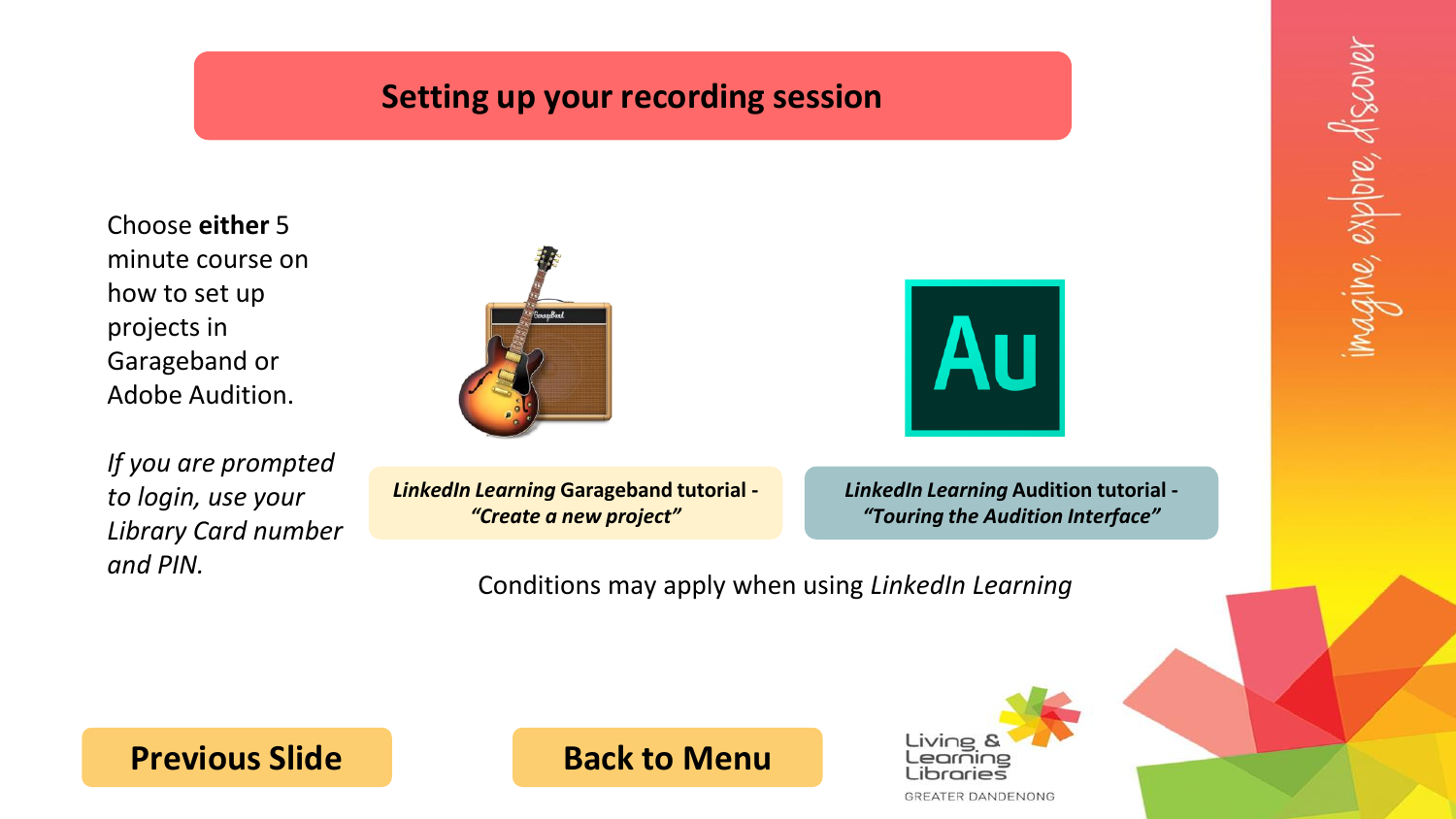### **Saving your work**

<span id="page-21-0"></span>

The iMac has multiple USB ports on the back. Use these ports and your own USB to save your work.

**[Previous Slide](#page-20-0) [Back to Menu](#page-1-0)**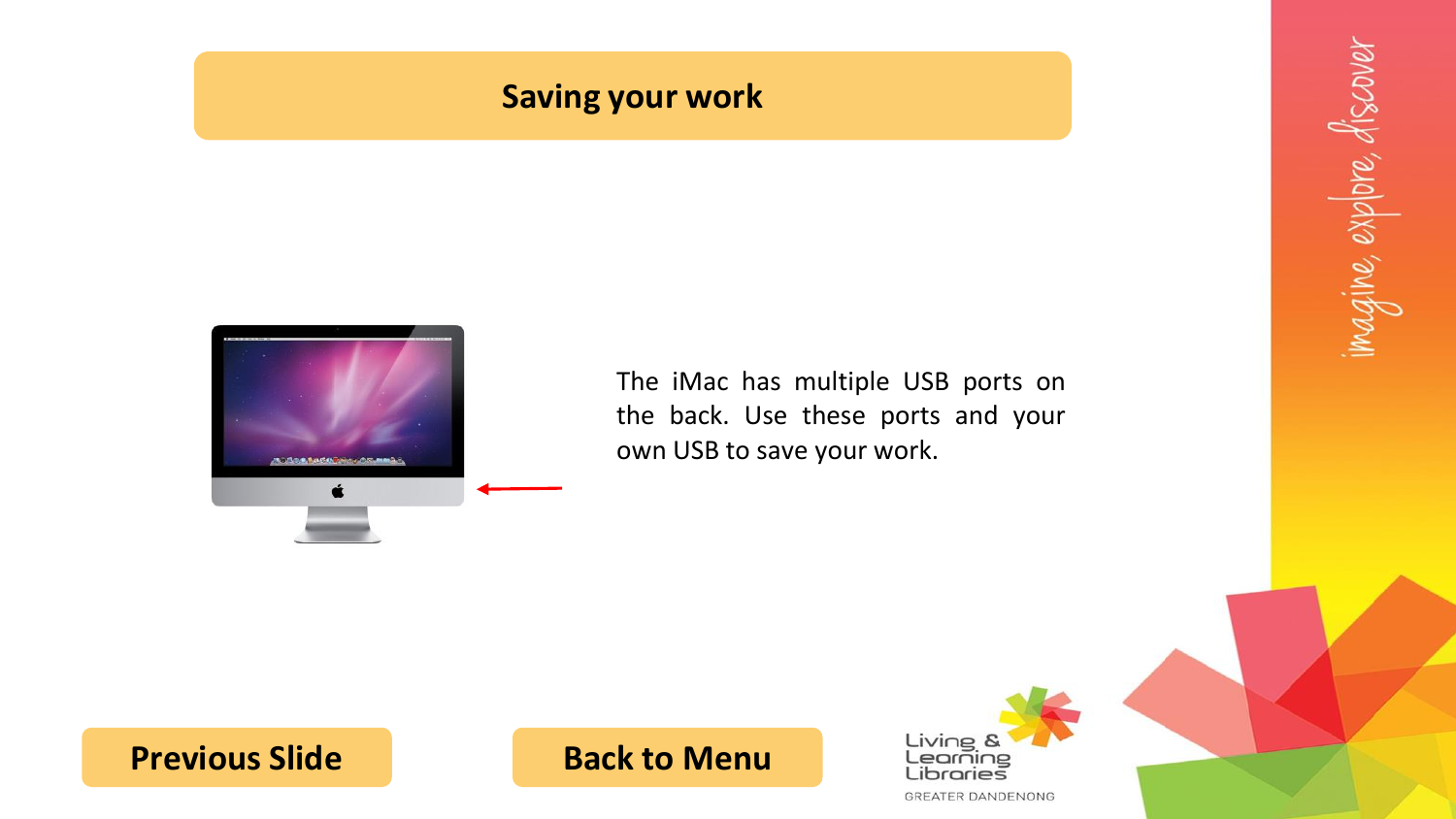# **Saving your work**

<span id="page-22-0"></span>

| GarageBand                 | File<br>Edit<br>Track<br>Record                                                                                                       | Mix<br>Share                        | View | Window<br>Help                       |
|----------------------------|---------------------------------------------------------------------------------------------------------------------------------------|-------------------------------------|------|--------------------------------------|
| $\bigcirc$<br>(2)          | New<br>Open<br>Open Recent<br><b>iCloud</b>                                                                                           | <b>XXN</b><br>$*$<br>D              |      |                                      |
|                            | Close<br>Save<br>Save As                                                                                                              | $*w$<br>$\frac{2}{3}$<br><b>介出S</b> | $+$  |                                      |
|                            | Page Setup<br>Print                                                                                                                   | $_{\rm 36P}$                        |      | Classic Electric Piano<br>$\times$ Q |
|                            | Movie<br>Add Region to Loop Library                                                                                                   | ь<br>$^{\wedge}$ <sup>0</sup>       |      |                                      |
|                            | Influenced by modern rock, but comfortable with<br>most genres, Kyle plays straightforward rock beats on<br>a natural, versatile kit. |                                     |      | SoCal (Kyle)<br>$\mathscr{U}$        |
|                            | <b>Drummer</b>                                                                                                                        |                                     |      |                                      |
| Rock<br><b>Alternative</b> | Kyle - Pop Rock                                                                                                                       |                                     |      |                                      |

In your DAW, click on File in the top left corner, and then Save As...

# **[Previous Slide](#page-21-0) [Back to Menu](#page-1-0)**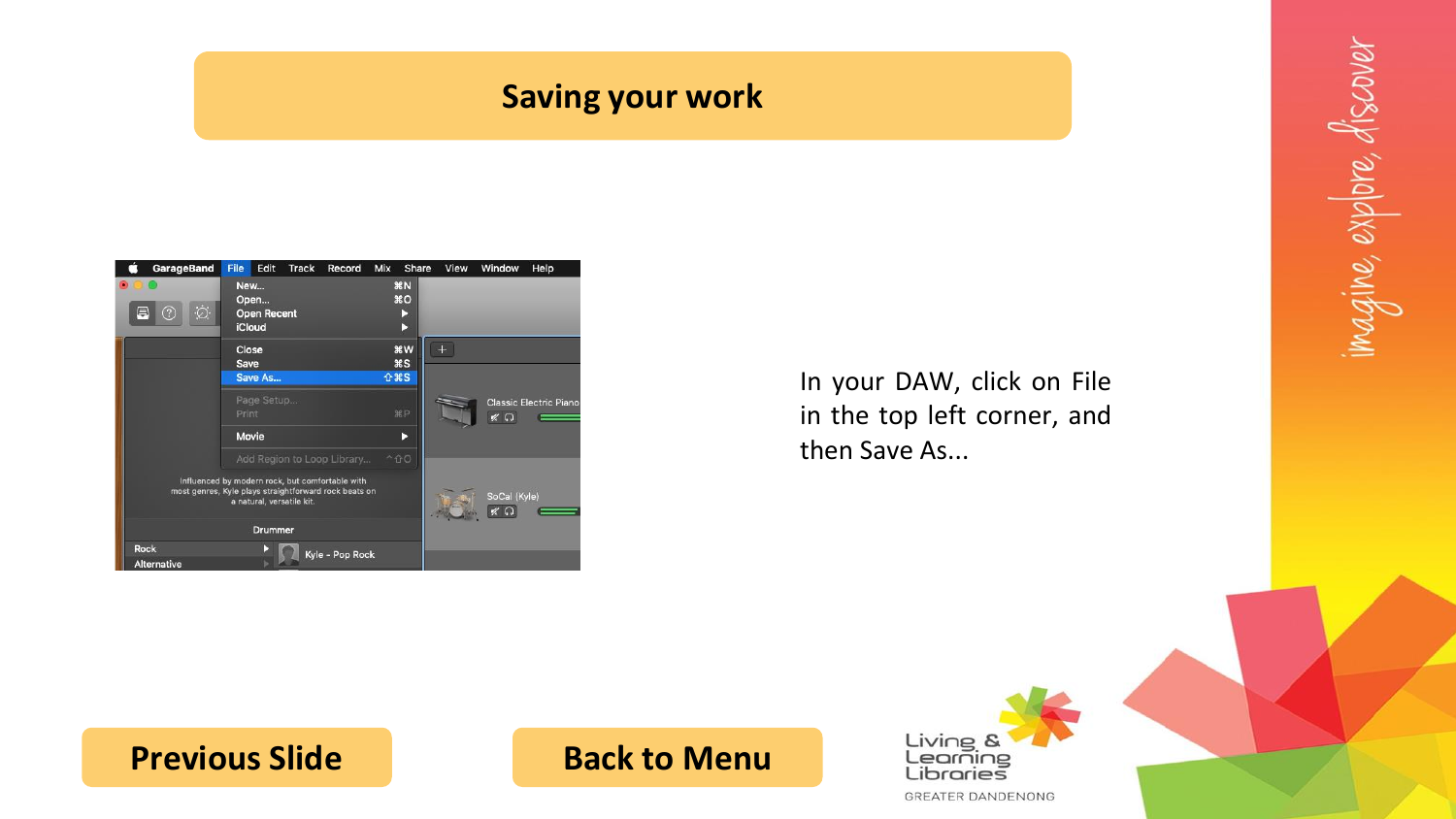#### **Saving your work**

<span id="page-23-0"></span>

Give your song a name and under the *Where* selection box, choose your USB and click Save

# **[Previous Slide](#page-22-0) [Back to Menu](#page-1-0)**

Living & Learning<br>Libraries

**GREATER DANDENONG**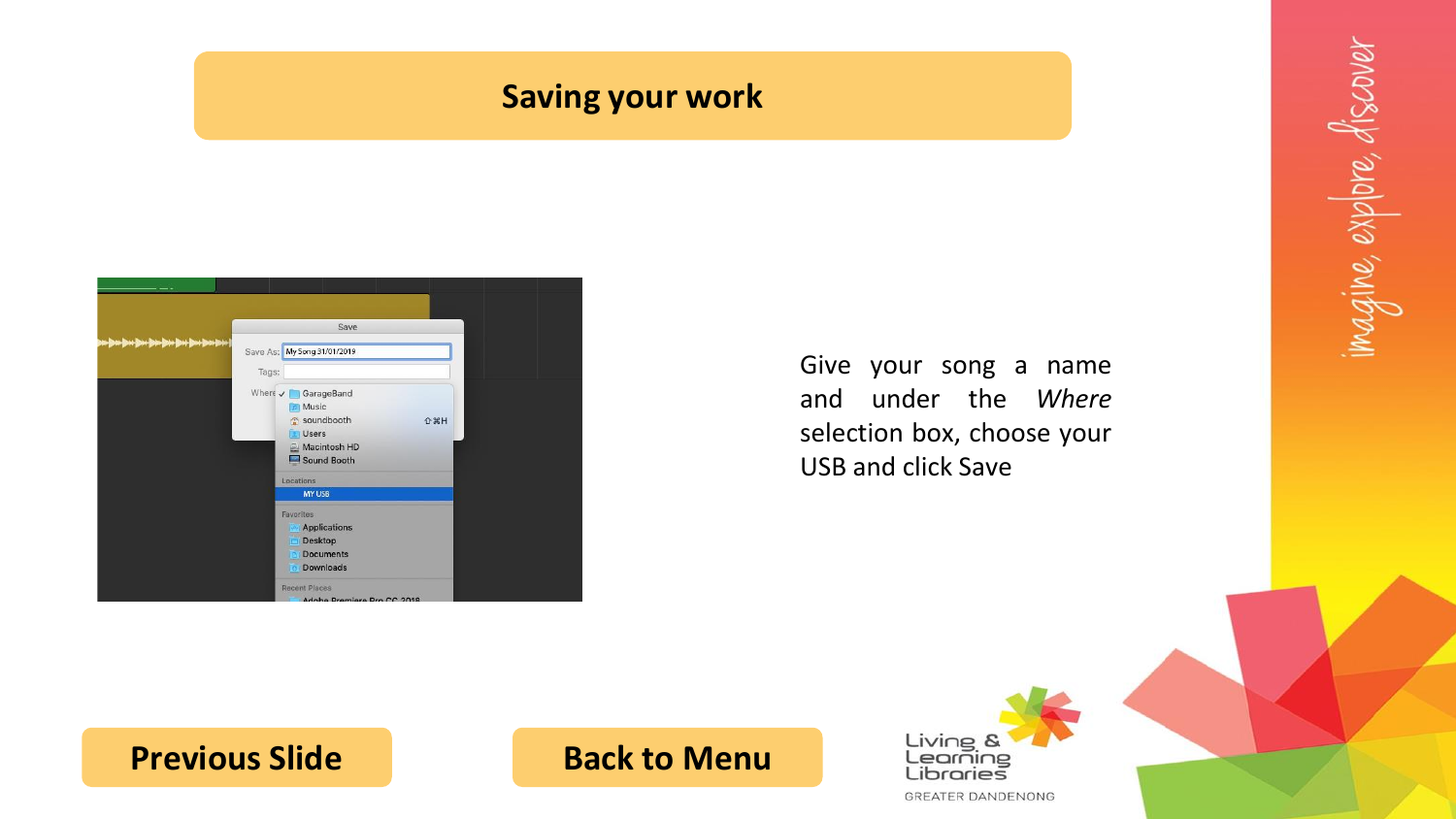## **Conclusion**

<span id="page-24-0"></span>When using the Dandenong Library Recording Booth, all patrons must remember to:

- Bring their library card and USB every time
- Complete this induction and take the test once finished
- Follow staff instructions at all times
- Report any faults or issues to the Library staff
- Clean and wipe down equipment and spray the antibacterial spray provided

### **[Previous Slide](#page-23-0) [Back to Menu](#page-1-0)**

Livine earning aries **GREATER DANDENONG**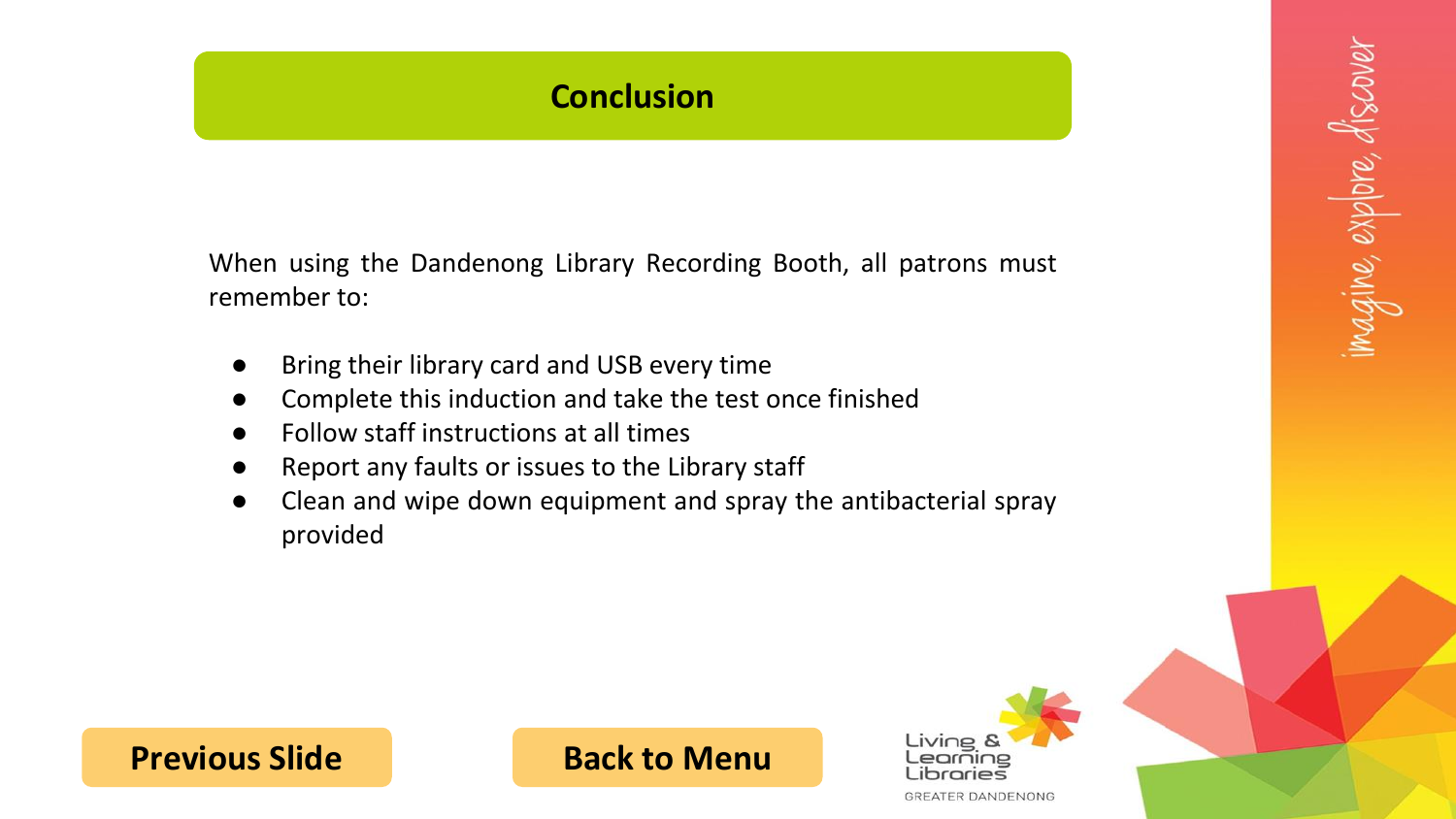#### **Conclusion**

<span id="page-25-0"></span>By using the Dandenong Library Recording Booth, you agree to the following:

You must have your own valid Greater Dandenong Libraries card (with web access) to use the Recording Booth

Users under 18 years of age must have parent or guardian consent in the form of web access. A parent or guardian must complete the induction process with any person under 16 years

Material displayed on the screen must be appropriate for a Public Library setting. You must not access or transmit any material of an offensive or derogatory nature

No more than one person is allowed in the Recording Booth at one time

No food or drink of any kind is permitted in the Recording **Booth** 

Do not move the computer/interface, install any programs or tamper with settings on the library equipment

The library takes no responsibility for any virus, equipment failure or loss of data

All Recording Booth bookings may be made for up to two hours per day, with the option for extended time if no other patrons are booked in

Users must comply with staff directives in the interests of fairness and the smooth running of the service

Users must leave the Recording Booth in the same state in which they found it, and ensure that they have followed the correct Check In/Check Out Procedures